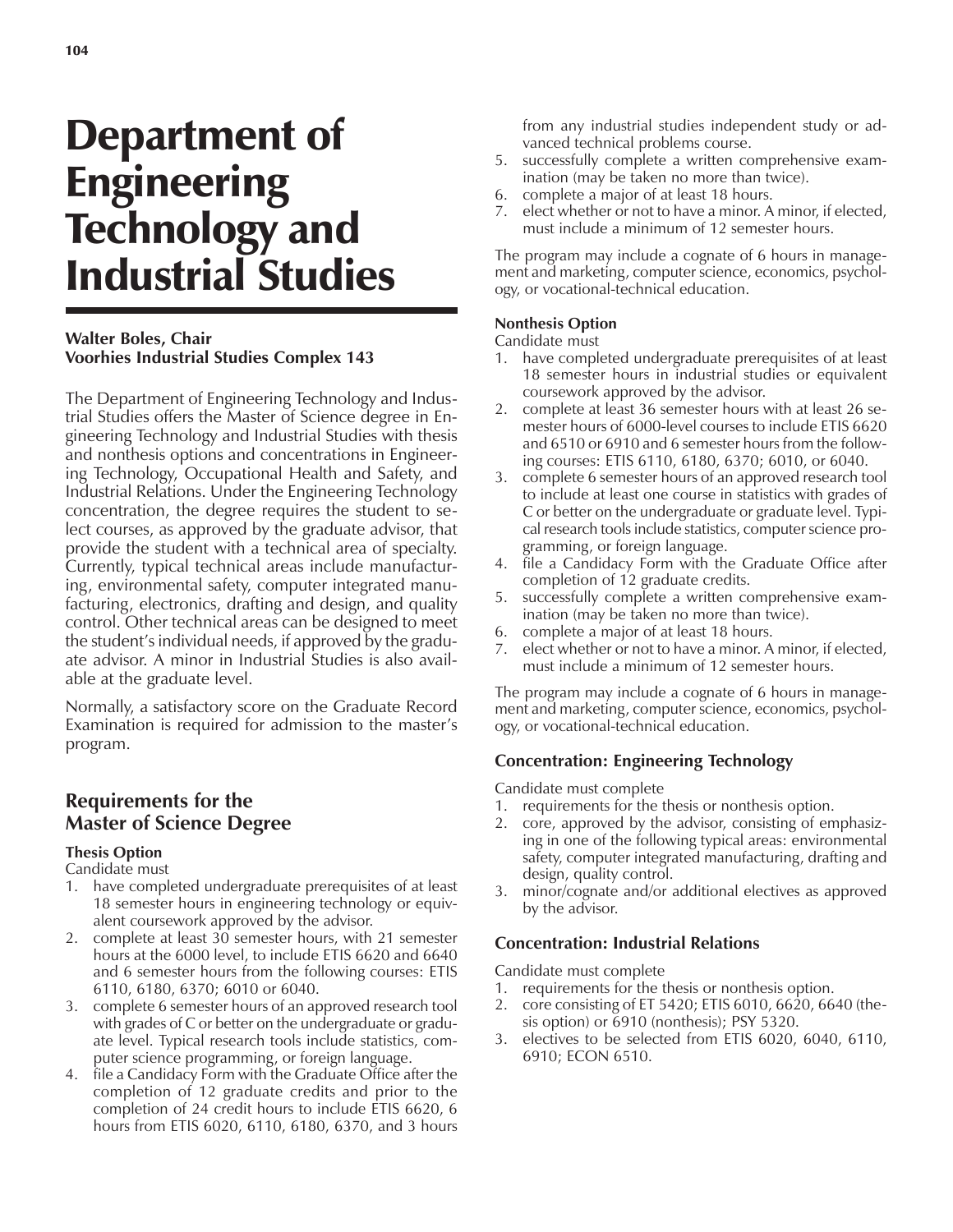#### **Concentration: Occupational Health and Safety**

Candidate must complete

- 1. requirements for the thesis or nonthesis option.
- 2. core consisting of ETIS 6020, 6040, 6070, 6620, and 6640 (thesis option) or 6910 (nonthesis).
- 3. electives to be selected from SAFE 5320, 5350, 6410, 6450, 6470, 6920; EXSC 6650; ET 5420, 5440, 5450, 5970; ETIS 6010, 6110, 6510, 6920; PSY 5350.

## **Courses in Engineering Technology and Industrial Studies [ETIS]**

- **5490 Topics in Industrial Technology.** One to six credits. Selected topics offered as required to meet class needs.
- **5700 Industrial Topics.** One to six credits. Problems in any one of a variety of areas to meet class needs.
- **5790 Shop Problems.** Three credits. Prerequisites: Completion of all undergraduate courses in a given area and permission of instructor. For the advanced student who wishes to work on a designated problem in a specific area. Independent work on a selected problem or project under the instructor's guidance.
- **5990 Introduction to Operations Research.** Three credits. Problem solving in research and development involving operations research models, computer applications, and industrial problems.
- **6010 Safety Planning.** Three credits. Advanced study of planning in occupational safety and health management, including program planning and development methods and techniques as well as various systems approaches to hazard control.
- **6020 Safety Technology and Engineering.** Three credits. Advanced study of the technical components of occupational workplace hazards, hazards analysis, workplace design, current regulatory requirements, engineering techniques for hazard control, personal protective systems, equipment and techniques. Includes a practical application problem of hazard analysis and control.
- **6040 Occupational and Environmental Hygiene.** Three credits. Prerequisite: ET 4450/5450. An advanced quantitative study of occupational and environmental health principles, practices, and sampling techniques as required by either consensus or regulatory standards and their specific protocols to protect both workers and the public.
- **6070 Anthropometric Factors in Accident Prevention.** Three credits. The necessity and desirability of a thorough consideration of anthropometric factors when designing facilities and equipment and recognition of those factors most prevalent in accidents.
- **6110 Designing for Economical Production.** Three credits. Factors determining the acceptability of a product from a producibility point of view. Includes an analysis of function and cost, relative machining cost, material cost, manufacturing method, cost of tolerances, and surface finishes for the selected manufacturing methods.
- **6180 Seminar in Industrial Quality Developments.** Three credits. Review of current quality control practices. Investigation of new concepts and literature in the discipline. Examinations of vendor/customer relationships in quality.
- **6230 Advanced Technical Drafting.** Three credits. Current trends and techniques such as using computers to solve design problems

and the use of group suggestions (brainstorming) in solving design problems.

- **6240 Advanced Technical Problems in Metal.** Three credits. In-depth insight into the use of metal in industry. Emphasis on industrial research and development techniques and their application in industry.
- **6260 Advanced Technical Problems in Electricity/Electronics.** Three credits. In-depth insight into the practical applications of electronic theory. Students required to design and develop electrical/electronic applications of an advanced nature.
- **6370 Computer-Integrated Design and Manufacturing.** Three credits. Prerequisite: ET 4590/5590 or consent of instructor. Applications of computer-integrated manufacturing. Current techniques of design for manufacturing and the integration into information flow, organization, product design, and software applications.
- **6510/ 6520 Problems in Industrial Studies.** Three credits each. Independent investigation and report of current problems of particular interest to individual students directed by department faculty members.
- **6620 Methods of Research.** Three credits. Introduces Master of Science students to scholarly research principles and to thesis formats for research reporting. A problem is researched and written up in thesis proposal format.
- **6640 Thesis Research.** One to six credits. Prerequisite: ETIS 6620. Selection of a research problem, review of pertinent literature, collection and analysis of data, and composition of thesis. Once enrolled, student should register for at least one credit hour of master's research each semester until completion. S/U grading.
- **6710 Current and Future Trends in Engineering and Technology.** Three credits. Prerequisite: Graduate standing. The latest advancements and practices in various engineering and technology fields. Selected topics may include computers and electronics, networking and telecommunication, instrumentation, lasers, automation and robotics, manufacturing and rapid prototyping, bioengineering and biotechnology, and renewable energy sources. Takes a student-centered, hands-on learning approach and focuses on understanding new technologies and how technology is used in the industry. Research projects will provide appropriate experience and accommodate individual's interest.
- **6910/ 6920 Problems in Engineering Technology.** Three credits each. Independent investigation and report of a problem in engineering technology. Designed to meet the particular needs of the students; pursued under the direction of a department faculty member.
- **6999 Comprehensive Examination and Preparation.** One credit. Open only to students who are not enrolled in any other graduate course and who will take the master's comprehensive examination during the term. Student must contact graduate advisor during the first two weeks of the term for specifics regarding the details of this comprehensive examination preparatory course. Credit may not be applied to degree requirements.

# **Courses in Engineering Technology [ET]**

**5220 Advanced Metalwork.** Four credits. Techniques, equipment and procedures, advantages and disadvantages of current metal-casting processes used in industry. Laboratory exercises in sand molding and casting, the full mold process, investment casting, and permanent mold casting including pattern design and con-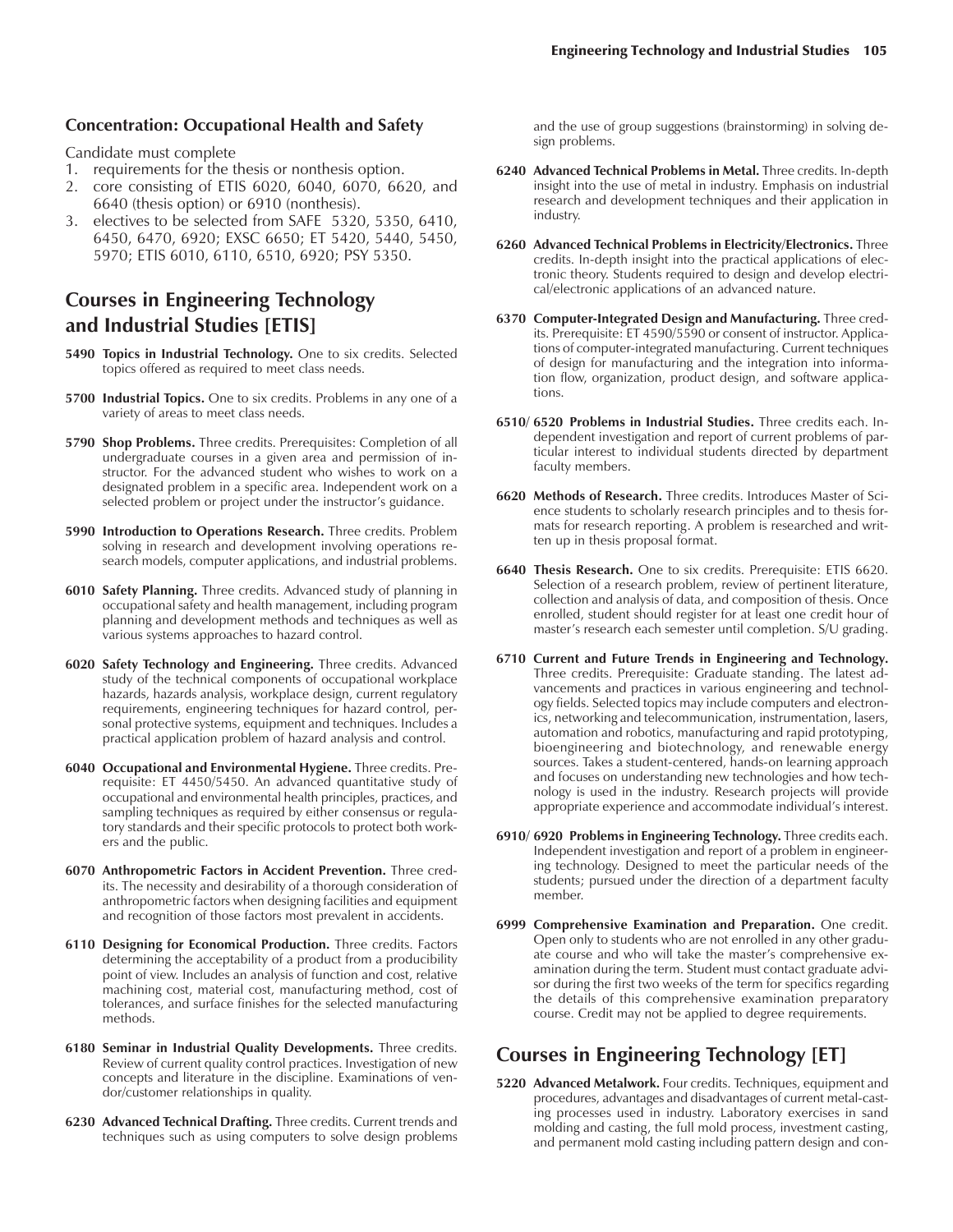struction, mold making, metal melting and handling. Guest lecturer(s). Plant tour(s).

- **5230 Advanced Machine Tool Technology.** Three credits. Taper turning, boring and thread chasing, and calculations of screw threads and other operations. Gear terminology and calculations, practice gear cutting on the milling machine, use of index head.
- **5280 Computer-Aided Manufacturing: Numerical Control (NC).** Four credits. Role of NC in today's manufacturing environment; machines and machine control systems of a typical installation; justification. Emphasis on writing and debugging programs for a three-axis milling machine and a two-axis turning machine utilizing CNC and computer-aided part programming. For those with little or no experience with NC or those seeking to broaden their knowledge of NC.
- **5330 Advanced Computer-Aided Drafting.** Four credits. Prerequisite: ET 5360 or CM 5320. Interactive computer drafting and design using advanced AutoCAD software and add-ons. Primarily for students who want to increase their capabilities using CAD software and hardware.
- **5340 Design of Machine Elements.** Three credits. Analytical design methods of machine elements. Stress analysis, working stress, combined stresses, failure theories, fatigue failure. Design techniques for shafts, fasteners, gears, bearings, and belt and chain drives. Includes a design project. Lecture.
- **5360 Computer-Assisted Drafting/Design II.** Three credits. Prerequisites: ET 2310 or CM 3320. Utilizes MS-DOS computer and AutoCAD software to develop skills in the creation and analysis of mechanical and architectural solid models for design and production purposes. Includes the use of shading and rendering to enhance three-dimensional model display and the extraction of two-dimensional engineering drawings.
- **5370 Tool Design.** Three credits. Design of tools, fixtures, gauges, and dies. Translates product drawing specifications to tooling concepts. Utilizes computer drafting.
- **5420 Industrial Safety.** Three credits. Safety and health problems in the manufacturing, construction, and utilities industries, including pertinent laws, codes, regulations, standards, and liability considerations. Organizational and administrative principles and practices for safety engineering, accident investigation and recording, safety education, and safety enforcement.
- **5440 Fire Safety.** Three credits. Possible prevention activities, fire hazards and their causes, and fire inspection techniques.
- **5450 Industrial Hygiene.** Three credits. Safety and health education training and investigation activities and how they are related to overall environmental safety.
- **5590 Manufacturing Automation Systems.** Three credits. Provides technical, human, and business aspects of modern automation systems. Includes automation controls, levels of control and major components/subsystems, object-based software components, intelligent actuators and sensors, emerging trends, flexible manufacturing systems (FMS), computer integrated manufacturing (CIM), industrial systems and supply chain applications, organizational approaches, and automation justification.
- **5600 Programmable Logic Controllers.** Two credits. Introduces programmable logic controllers (PLCs). Selection, operation, and troubleshooting. Ladder diagrams and programming of PLCs emphasized.
- **5610 Instrumentation and Controls.** Three credits. Devices and techniques used in the measurement of physical parameters. Consideration of accurates and sources of error, identification of typical measurements, sensors and transducers, control stability, and response.
- **5630 Local Area Networks.** Four credits. Foundation and experience to understand the design, implementation, and management strategies of local area networks (LAN). Data communications standards and protocol fundamentals included. Lecture, laboratory activities, and a LAN design requirement.
- **5640 Industrial Electricity.** Three credits. AC power theory and circuits for industrial applications, polyphase systems, power factor correction, and transformers. Theory, applications, and selection of motors and generators. Control subsystems with emphasis on power electronics.
- **5650 Introduction to Microprocessors.** Three credits. Prerequisite: ET 3620. Introductory course in microprocessor-based systems and their related components. Machine language programming extensively used to solve problems and to demonstrate the relationship of the microprocessor to its supporting peripherals. Basic microcomputer architecture also emphasized.
- **5660 Microprocessor Interfacing.** Four credits. Analog and digital conversion devices and their related systems. Introduction to individual subsystems; A/D and D/A data conversion. Organization and design of individual digital systems emphasized. Includes data transfer, conversion, storage, input and output with principal focus on systems external to computer systems.
- **5670 Microprocessor Design.** Three credits. Advanced course in design and application of microprocessor-based microcomputers for measurement and control systems. In-depth analysis of software and hardware in the design process. Design, develop, and test an operating system for a microprocessor-based computer.
- **5680 Electronic Fabrication.** Four credits. Prerequisite: ET 3610 or equivalent. Planning and designing electronic packaging, including printed circuit board design, component selection criteria, and construction techniques. Conventional and computer-aided printed circuit board design techniques used.
- **5690 Electronic System Analysis.** Four credits. Theory of electronic troubleshooting and proper repair techniques of electronic devices.
- **5700 Transform Circuit Analysis.** Three credits. Prerequisites: ET 3601 and MATH 1910 or permission of instructor. An advanced course in network analysis that stresses network theorems and solutions of time and frequency-domain problems with the use of Laplace Transforms.
- **5710 Industrial Seminar.** One credit. Orientation to industrial job opportunities, placement practices, interview techniques, and preparation of application materials (resume, cover letter). Guest lectures, films, and student and faculty presentations.
- **5850 Fluid Power.** Three credits. Systems and the basic components that make up these systems, including hydraulic, pneumatic, and fluidic. Emphasis on understanding the language and graphic symbols associated with fluid power and the performance characteristics of system components. Lecture, laboratory, and problem solving.
- **5860 Robotics.** Three credits. Introduces the fundamentals of robots. Types of robots and controls, the prime movers, and the application of robots in the industrial environment.